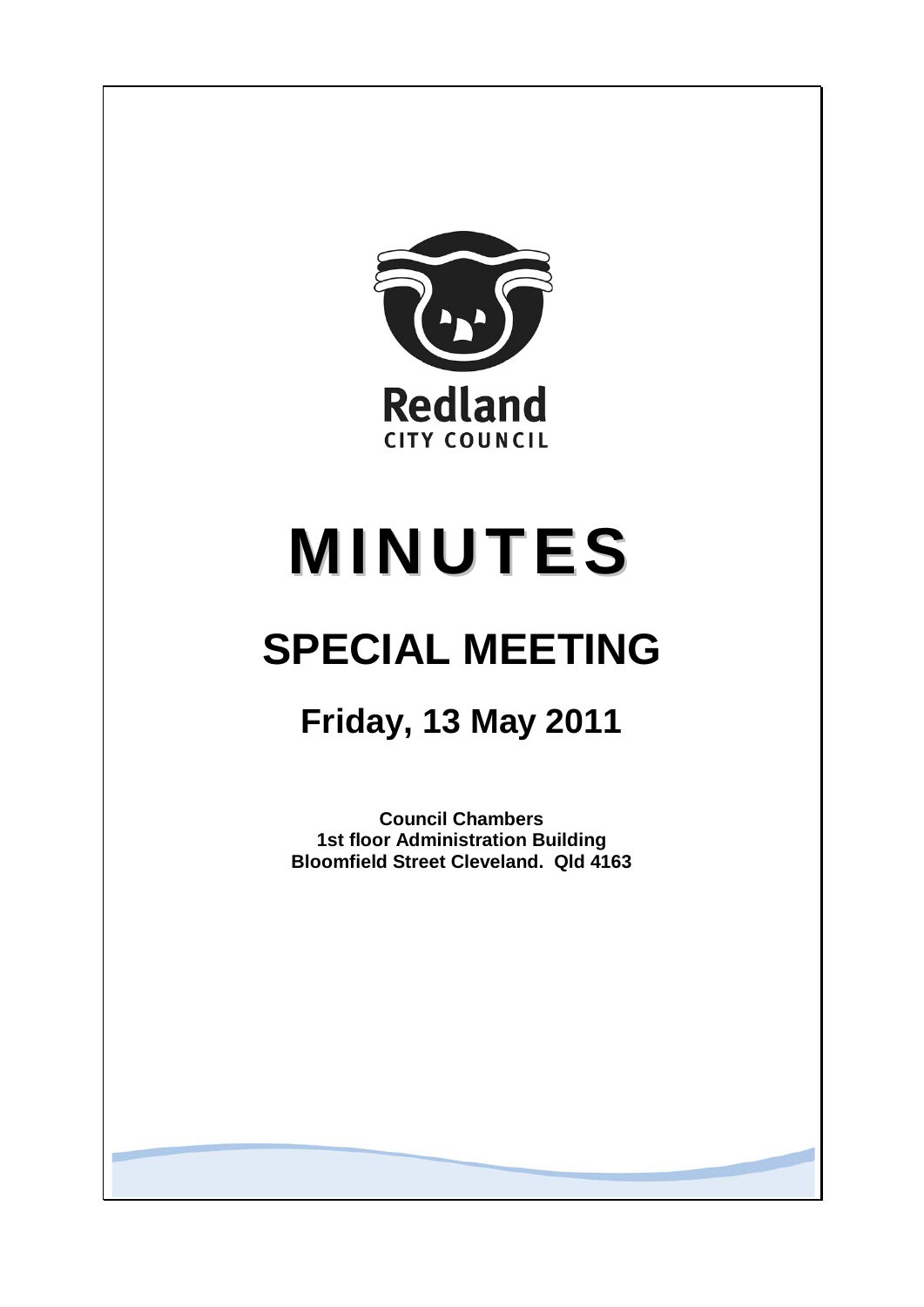### **TABLE OF CONTENTS**

| <b>ITEM</b>  |                                                              | <b>SUBJECT</b>                                                                                      | <b>PAGE NO</b> |
|--------------|--------------------------------------------------------------|-----------------------------------------------------------------------------------------------------|----------------|
| $\mathbf 1$  |                                                              |                                                                                                     |                |
| $\mathbf{2}$ | RECORD OF ATTENDANCE AND LEAVE OF ABSENCE 1                  |                                                                                                     |                |
| 3            | <b>MATERIAL PERSONAL INTEREST AND CONFLICT OF INTEREST 2</b> |                                                                                                     |                |
| 4            |                                                              |                                                                                                     | .3             |
|              | 4.1                                                          |                                                                                                     |                |
|              | 4.1.1                                                        | <b>CONSENT DETERMINATION AND DRAFT INDIGENOUS</b><br><b>LAND USE AGREEMENT FOR NORTH STRADBROKE</b> |                |
| 5            |                                                              |                                                                                                     |                |
| 6            |                                                              |                                                                                                     |                |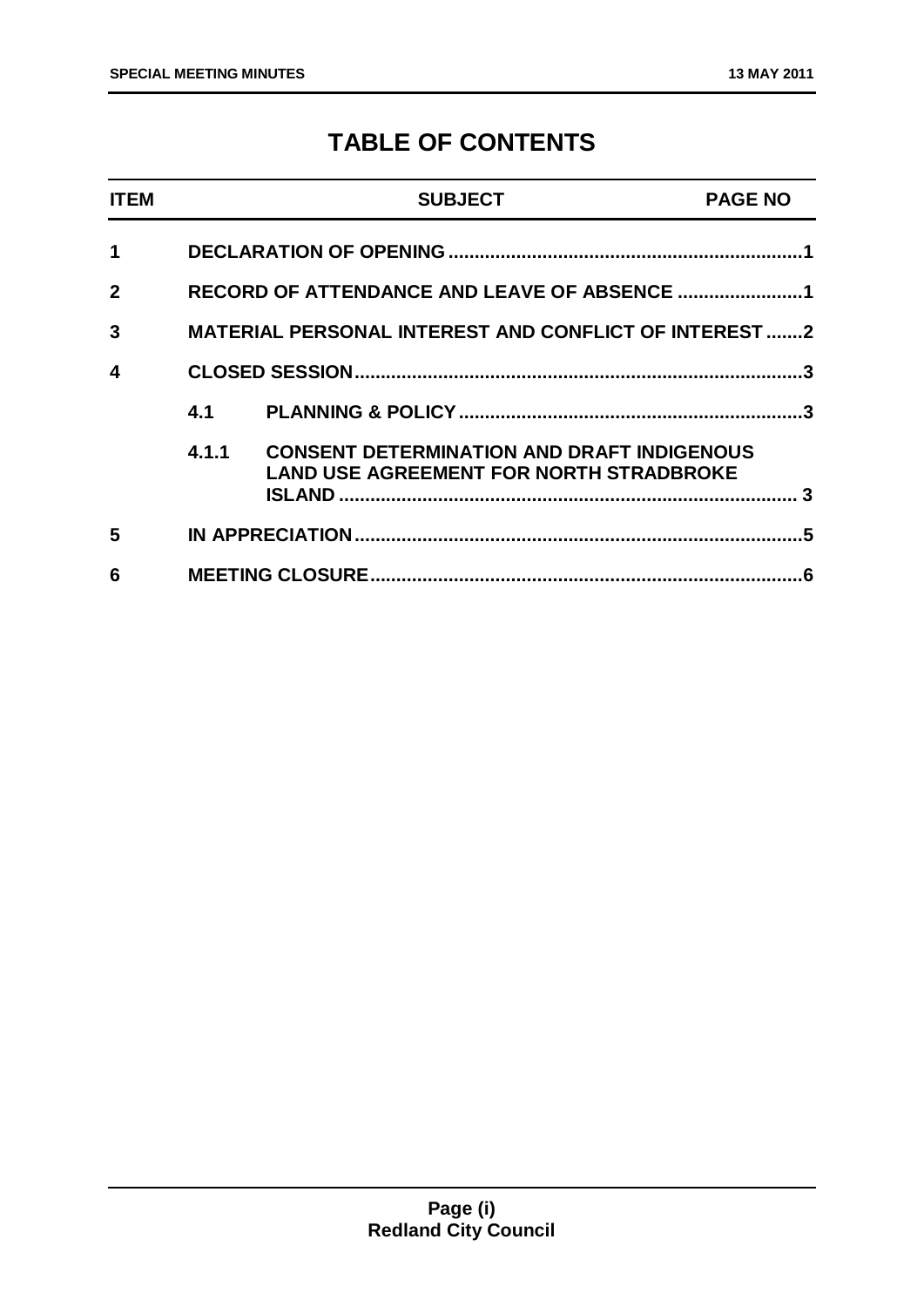#### **1 DECLARATION OF OPENING**

The Mayor declared the meeting open at 11.05am.

#### **2 RECORD OF ATTENDANCE AND LEAVE OF ABSENCE**

#### **PRESENT**

| Members:                           |                                                          |
|------------------------------------|----------------------------------------------------------|
| Cr M Hobson PSM                    | Mayor                                                    |
| Cr W Boglary                       | <b>Councillor Division 1</b>                             |
| Cr C Ogilvie                       | <b>Councillor Division 2</b>                             |
|                                    |                                                          |
| Cr D Henry                         | Councillor Division 3 – left at 2.34pm                   |
| Cr B Townsend                      | <b>Councillor Division 5</b>                             |
| Cr T Bowler                        | Councillor Division 6 – left at 2.28pm                   |
| Cr M Elliott                       | Deputy Mayor and Councillor Division 7 – left at 12.51pm |
| <b>Cr K Reimers</b>                | <b>Councillor Division 8</b>                             |
| Cr K Williams                      | Councillor Division 9 – left at 12.58pm                  |
| Cr H Murray                        | <b>Councillor Division 10</b>                            |
| <b>Executive Leadership Group:</b> |                                                          |
| Mr G Stevenson PSM                 | <b>Chief Executive Officer</b>                           |
| Mr G Underwood                     | <b>General Manager Planning &amp; Policy</b>             |
| Mrs L Rusan                        | <b>General Manager Customer Services</b>                 |
| Mr M Drydale                       | <b>General Manager Corporate Services</b>                |
| Mr N Clarke                        | <b>General Manager Governance</b>                        |
| Mrs T Averay                       | General Manager Development & Community Standards        |

#### Officers:

| Mr A Ross      | <b>Manager Legal Services</b>                     |
|----------------|---------------------------------------------------|
| Ms D Cartledge | Senior Associate, Gilkerston Legal                |
| Mr D Carter    | <b>Principal Advisor Natural Environment</b>      |
| Mr G Photinos  | <b>Manager Environmental Management</b>           |
| Ms J Spokes    | <b>Senior Advisor Cultural Services</b>           |
| Ms R Bonnin    | Manager Community & Social Planning               |
| Mr W Dawson    | <b>Manager Land Use Planning</b>                  |
| Mr S Hill      | Principal Advisor Local Area & Strategic Planning |
| Mr G Jensen    | <b>Manager Customer &amp; Community Services</b>  |
| Mr M Tait      | <b>Project Manager</b>                            |

## **Minutes:**<br>Mrs J Parfitt

Corporate Meetings & Registers Team Leader

#### **APOLOGY**

Cr J Burns, Councillor Division 4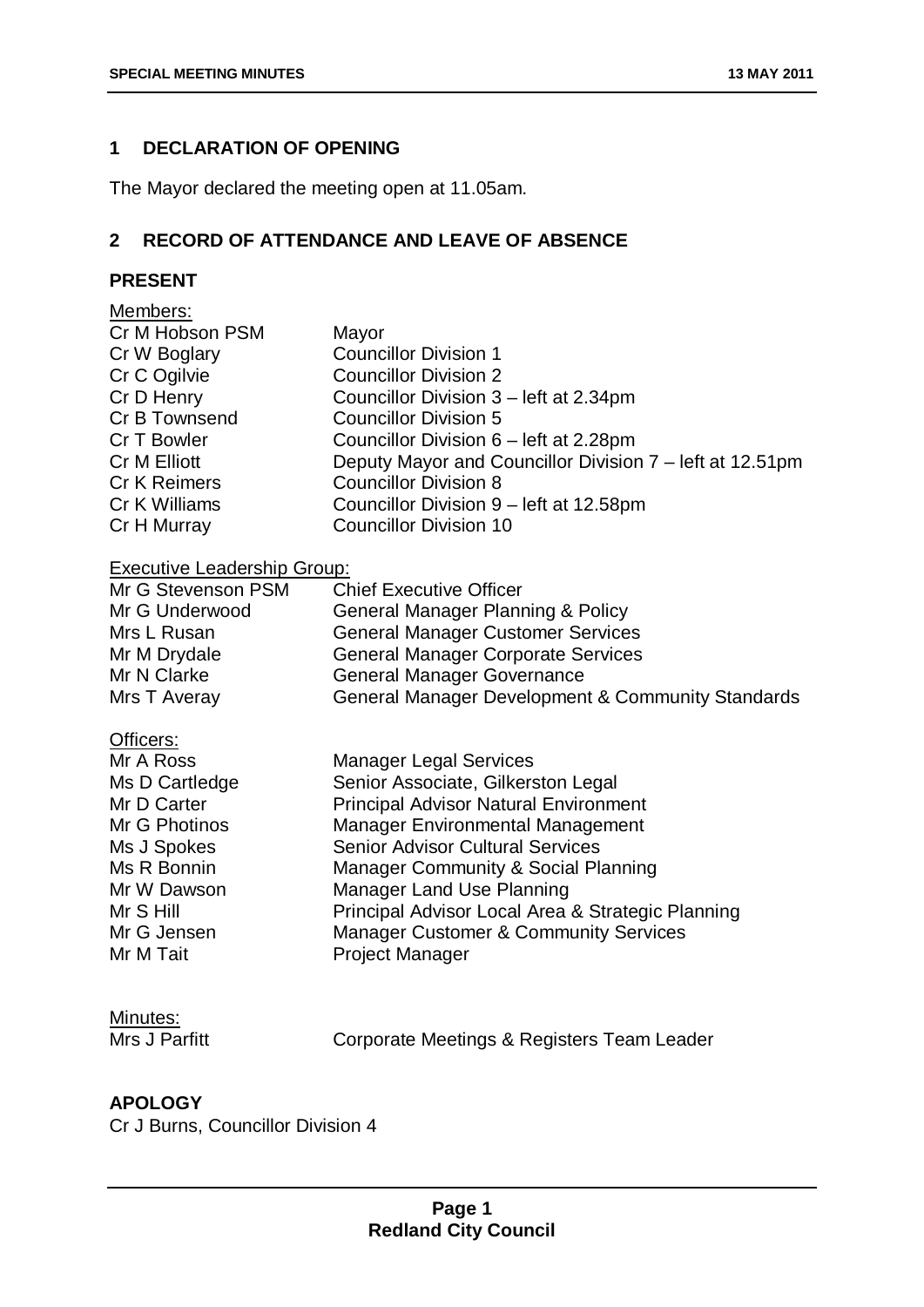#### **3 MATERIAL PERSONAL INTEREST AND CONFLICT OF INTEREST**

Nil

#### **COUNCILLOR ABSENCES DURING MEETING**

Cr Elliott left the meeting at 11.25am and returned at 11.52am during confidential discussion

Cr Williams left the meeting at 11.43am and returned at 11.56am during confidential discussion.

Cr Henry left the meeting at 11.49am and returned at 11.52am during confidential discussion.

Cr Ogilvie left the meeting at 12.15pm and returned at 12.17pm during confidential discussion.

Cr Elliott left the meeting at 12.26pm and returned at 12.34pm during confidential discussion.

Cr Elliott left the meeting at 12.51pm during confidential discussion.

Cr Bowler was not present when the meeting resumed at 1.13pm. Cr Bowler entered at 1.37pm during further confidential discussion.

Cr Williams left the meeting at 12.58pm.

Cr Townsend left the meeting at 1.15pm and returned at 1.17pm during further confidential discussion.

Cr Ogilvie left the meeting at 1.22pm and returned at 1.26pm during further confidential discussion.

Cr Boglary left the meeting at 2.03pm and returned at 2.06pm during further confidential discussion.

Cr Henry left the meeting at 2.25pm and returned at 2.33pm during further confidential discussion.

Cr Bowler left the meeting at 2.28pm during further confidential discussion.

Cr Henry left the meeting at 2.34pm during further confidential discussion.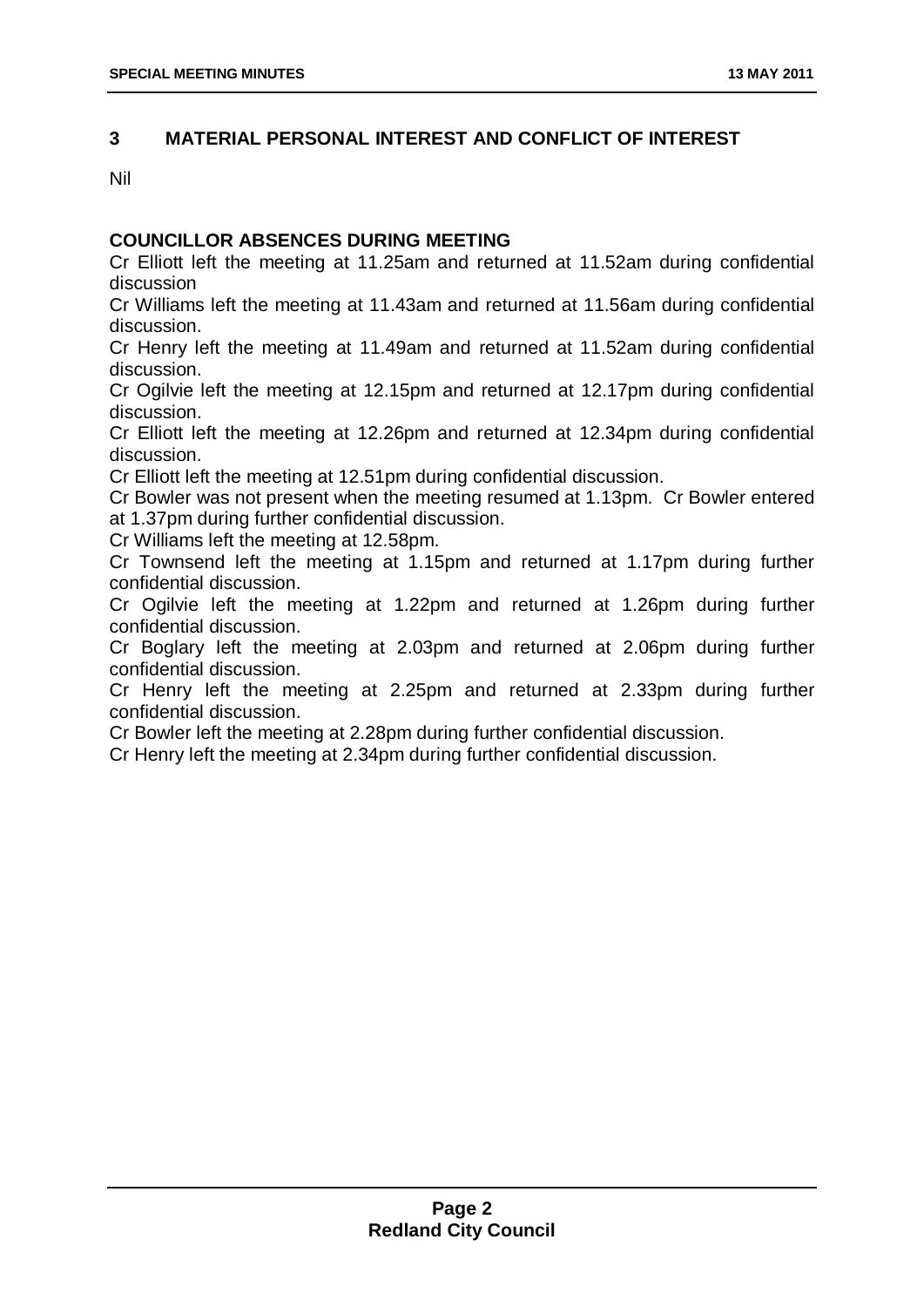#### **4 CLOSED SESSION**

#### **MOTION TO CLOSE MEETING AT 11.06AM**

| Moved by:    | Cr Townsend |
|--------------|-------------|
| Seconded by: | Cr Ogilvie  |

That the meeting be closed to the public pursuant to section 72(1) of the *Local Government (Operations) Regulation2010* to discuss the following item:

4.1.1 Consent Determination and Draft Indigenous Land Use Agreement for North Stradbroke Island

#### CARRIED

#### **MOTION TO REOPEN MEETING AT 12.54PM**

| Moved by:    | <b>Cr Williams</b> |
|--------------|--------------------|
| Seconded by: | <b>Cr Bowler</b>   |

That the meeting be again opened to the public.

#### CARRIED

#### **4.1 PLANNING & POLICY**

#### **4.1.1 CONSENT DETERMINATION AND DRAFT INDIGENOUS LAND USE AGREEMENT FOR NORTH STRADBROKE ISLAND**

| <b>Dataworks Filename:</b>       | <b>Native Title - Qandamooka</b>                                      |
|----------------------------------|-----------------------------------------------------------------------|
| <b>Responsible Officer Name:</b> | <b>Greg Underwood</b><br><b>General Manager Planning &amp; Policy</b> |
| <b>Author Name:</b>              | <b>Daniel Carter</b><br><b>Principal Advisor Natural Environment</b>  |

#### **EXECUTIVE SUMMARY**

A confidential report from General Manager Planning & Policy dated 9 May 2011 was discussed in closed session.

#### **COUNCIL RESOLUTION**

| Moved by:    | Cr Williams |
|--------------|-------------|
| Seconded by: | Cr Ogilvie  |

#### **That Council resolve as follows:**

**1. That the Chief Executive Officer be delegated authority to settle the Federal Court Consent determinations generally in accordance with draft consent determinations identified in attachments 3 and 4 to this report and to sign all relevant documents;**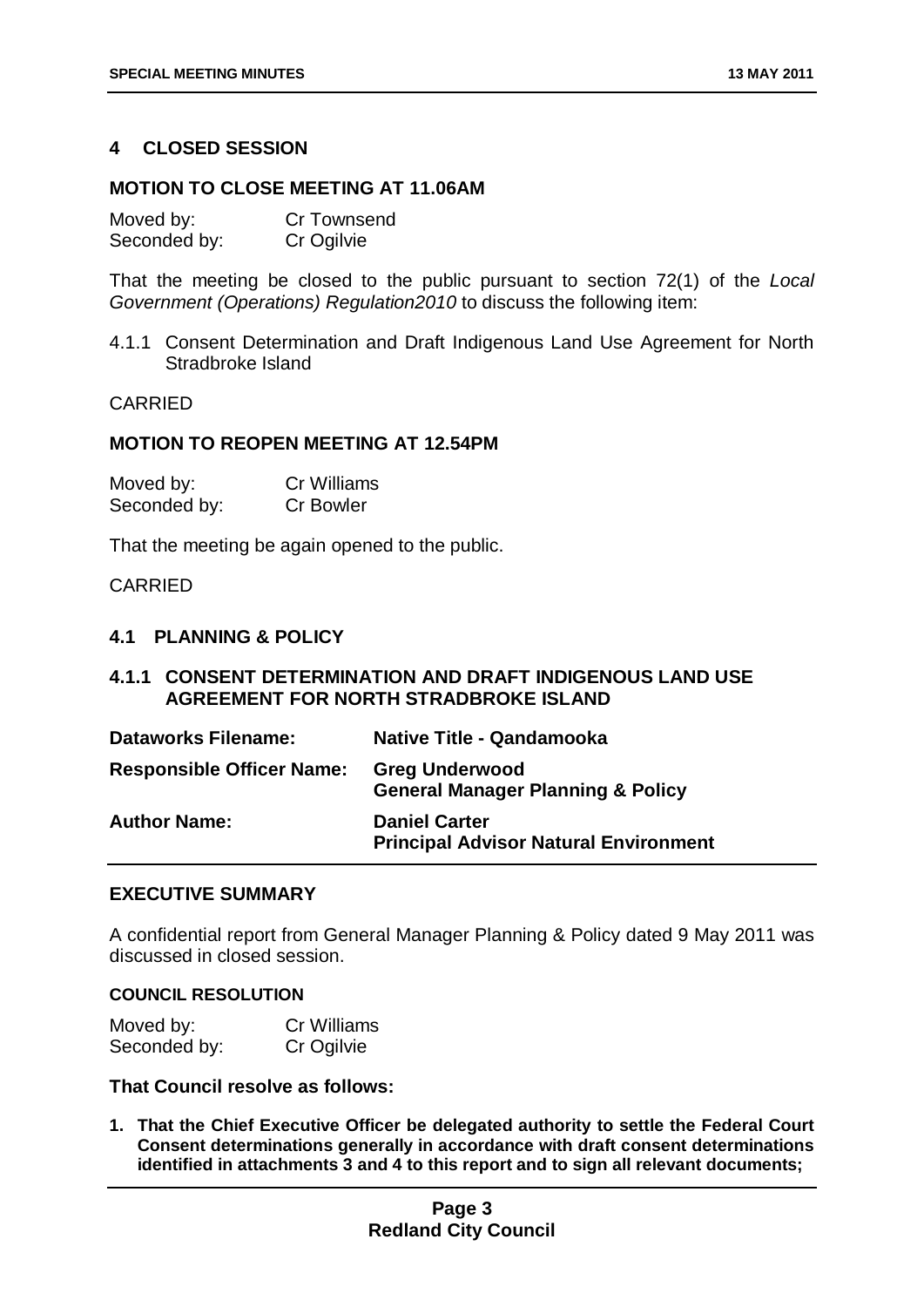- **2. That the Chief Executive Officer be delegated authority to settle the Indigenous Land Use Agreement generally in accordance with draft agreement identified in attachment 6 to this report; subject to incorporating the following principles:** 
	- **(a) Council agree with the Quandamooka request to reduce the ILUA area to the Claim Area within the Redland City Council boundary being North Stradbroke Island (NSI); and**
	- **(b) The Part 4 commitments offered by Council in the ILUA be used as a total offset for any calculation of compensation to Quandamooka for Council activities on NSI and as a offset towards any calculation of compensation for Council activities within its boundary area, namely Southern Moreton Bay Islands and the mainland and;**
- **3. That the Mayor and Chief Executive Officer be authorised to sign all relevant documents on behalf of Council to give effect to resolution 2;**
- **4. That the report and attachments remains confidential; and**
- **5. That the resolution is subject to a review period of 5 working days within which Council reserve the right to reconsider its decision.**

**CARRIED** (unanimously)

DIVISION:

- FOR: Crs Reimers, Murray, Bowler, Williams, Townsend, Henry, Ogilvie, Boglary and Hobson.
- Cr Elliott was not present when this motion was put.

Cr Burns was absent from the meeting.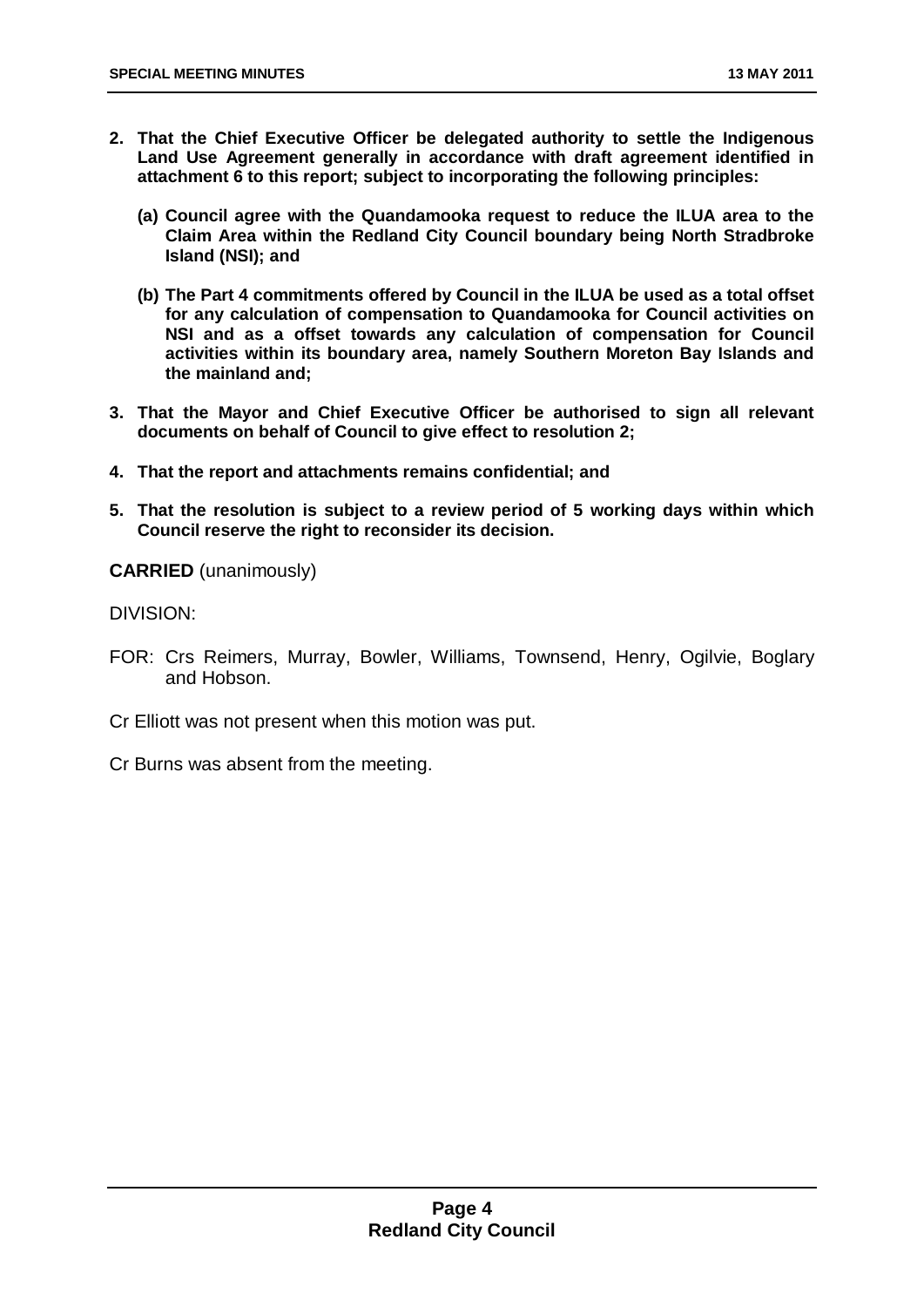#### **MOTION TO CLOSE MEETING AT 12.57PM**

| Moved by:    | <b>Cr Reimers</b> |
|--------------|-------------------|
| Seconded by: | Cr Ogilvie        |

That the meeting be closed to the public pursuant to section 72(1) of the *Local Government (Operations) Regulation2010* to further discuss the following item:

4.1.1 Consent Determination and Draft Indigenous Land Use Agreement for North Stradbroke Island

#### CARRIED

The meeting adjourned at 12.58pm. The meeting resumed at 1.13pm with Crs Reimers, Hobson, Murray, Ogilvie, Boglary, Townsend and Henry present. Cr Bowler entered at 1.37pm

#### **MOTION TO REOPEN MEETING AT 2.31PM**

| Moved by:    | <b>Cr Townsend</b> |
|--------------|--------------------|
| Seconded by: | Cr Boglary         |

That the meeting be again opened to the public.

CARRIED

#### **5 IN APPRECIATION**

| Moved by:    | Cr Ogilvie |
|--------------|------------|
| Seconded by: | Cr Hobson  |

**That Council acknowledges the highly valuable and extensive work done by Council staff and legal advisors and requests the Chief Executive Officer to convey its appreciation to relevant personnel.**

#### **CARRIED**

DIVISION:

FOR: Crs Boglary, Ogilvie, Townsend, Murray, Reimers and Hobson.

Crs Henry, Williams, Bowler and Elliott were not present when this motion was put.

Cr Burns was absent from the meeting.